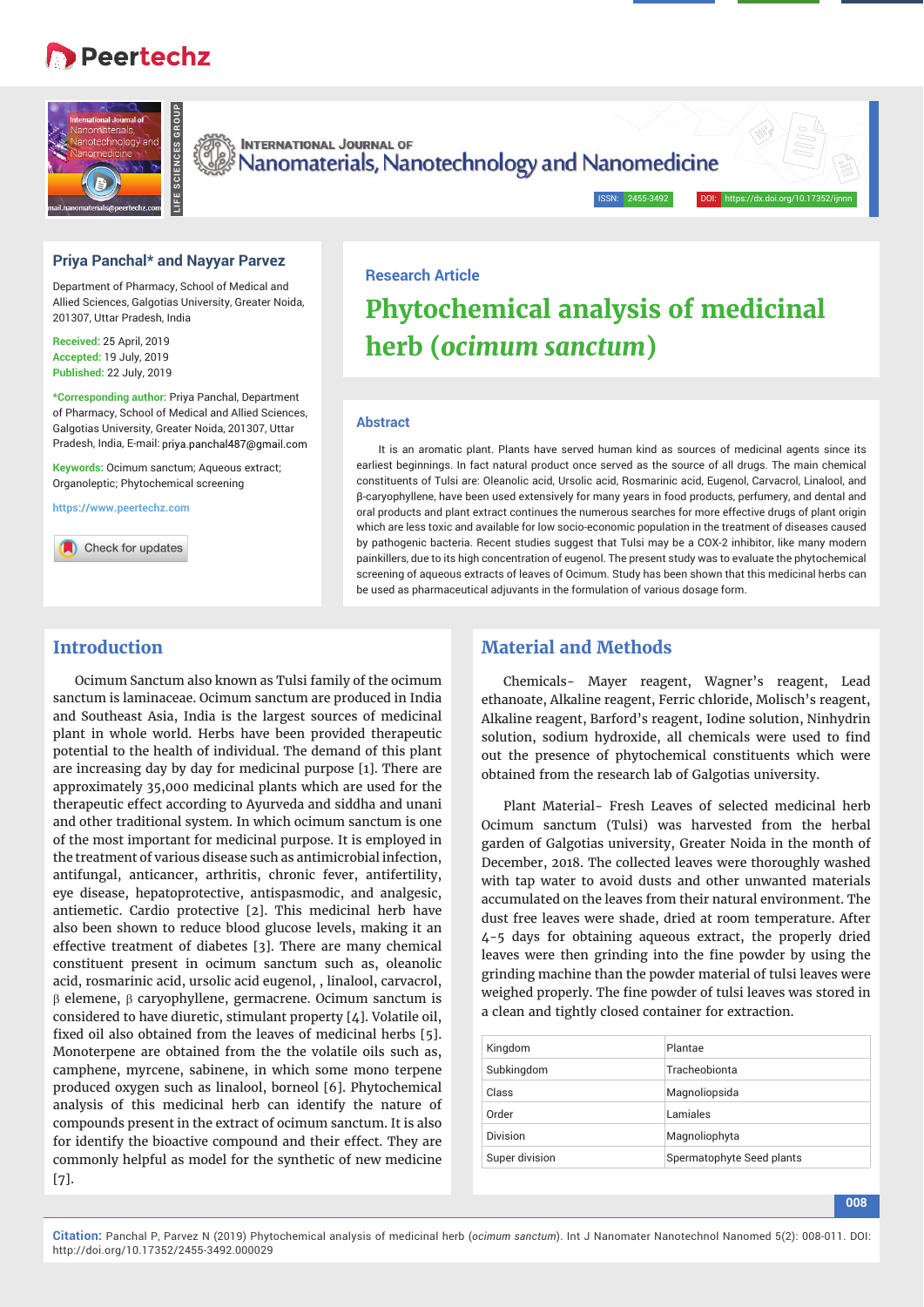#### Peertechz Publications Inc.

| Genus   | Ocimum L.      |
|---------|----------------|
| Species | 0. tenuiflorum |
| Family  | lamiaceae      |

Preparation of aqueous extract of Ocimum sanctum (leaves)- The extract of leaves were obtained in sufficient quantity by using distilled water. In this process firstly 20 g powdered leaves of ocimum sanctum were placed in 200 ml of beaker and 100 ml of distilled was poured into beaker after addition of water kept for overnight at the room temperature approximately 22 hrs for thorough mixing and also complete elucidation of active materials to dissolve in the respective solvent then, extract was filtered by using muslin cloth followed by Whatman no 1 filter paper then the green colour filtrate was obtained, after done this process filtrate was dried. Finally, the residues were collected and used for the experiment (Figure 1) [8].

Aqueous extract of ocimum sanctum leaves which is used in the various treatment. Fresh juice of Tulsi leaves is employ in karma. This technique helps to ease headache and diseases of head and neck. Tulsi leaves act as nerving tonic. Tulsi leaves extract reduces pimples, acne and scars effectively (Figure 2).

Organoleptic characterization of aqueous extract- The colour, odour, texture, taste, fracture of ocimum sanctum (Tulsi) were characterized [9].

Phytochemical analysis of aqueous extract of ocimum sanctum- The aqueous extract of ocimum sanctum was subjected to phytochemical analysis find out the presence and



**Figure 1:** Ocimum sanctum leaves.



**Figure 2:** Aqueous extract of Ocimum sanctum leaves.

absence of phytochemical constituents. Flavonoid synthesis in plants is induced by light colour spectrums at both high and low energy radiations. Low energy radiations are accepted by phytochrome, while high energy radiations are accepted by carotenoids, flavins, cryptochromes in addition to phytochromes. The phytochemical tests employed for alkaloids, flavonoids, glycosides, proteins, fixed oil, carbohydrate and tannins, Cardiac glycosides, saponins and flavonoids and terpenoids [10-13].

#### **Test for alkaloids**

Mayer's test- 5 mg extract of *Ocimum Sanctum* (Tulsi) was transferred in the test tube and then added 1% hydrochloric acid HCl, the obtained solution was gently heated. Red colour indicate the presence of alkaloids because Potassium mercuric iodine are present in Mayer's reagent.

Wagner's test- In this test 5 mg extract of ocimum sanctum was taken in a test tube than 0.5 of wagner reagent was added in a solution shaked well. Apperance of reddish brown colour showing the alkaloids are present. Reddish brown colour beacause of iodine forms a complax is insoluble and has the colour brown redish.

Dragendorff test-5 mg extract of ocimum sanctum tulsi was taken in tube. And then one drop of dragendroff reagent was addedin the test tube. orange-red colour, showing the presence of alkaloids. Dragendroff reagent was prepared using Bismuth nitrate, Nitric acid, iodine and water because of these chemicals it gives orange red colur in the preseance of alkaloids.

#### **Test for flavanoids**

**Shinoda test:** Firstly 5mg extract was added in the test tube then small amount of magnesium was mixed in this solution, also added the the few drops of concentrated Hydrocloric acid. It shoud be indicate the pink colour with the flavonoids. Colours varying from orange to red indicated flavones, red to crimson indicated flavonoids, crimson to magenta indicated flavonones. Catechins when treated with vanillin solution in hydrochloric acid give red pink colour.

Lead ethanoate test for flavonoids- placed 5 mg of aqueous extract of tulsi in test tube then 1ml of lead ethanoate solution was added. It gives the buff coloured solution if the alkaloids are present.

Sodium hydroxide test for flavonoids- 5 mg extract was taken in this 1 ml of the 10% solution of sodium hydroxide was added for appearance of yellow colour solution after addition of 1ml of dilute Hydrochloric acid, in the presence of alkaloids the colour should be changed from yellow to colourless after addition of 2 ml of dilute hydrochloric acid.

Alkaline reagent test for flavonoids- 5 mg extract of ocimum sanctum was placed in the test tube mixed than the 2ml of 2% solution of Sodium hydroxide was poured in it, if the formation of yellow which turned into colourless after addition of few drops of diluted acetic. It means that alkaloids are present in the holy basil.

**009**

፟፟፟፟

**Citation:** Panchal P, Parvez N (2019) Phytochemical analysis of medicinal herb (*ocimum sanctum*). Int J Nanomater Nanotechnol Nanomed 5(2): 008-011. DOI: http://doi.org/10.17352/2455-3492.000029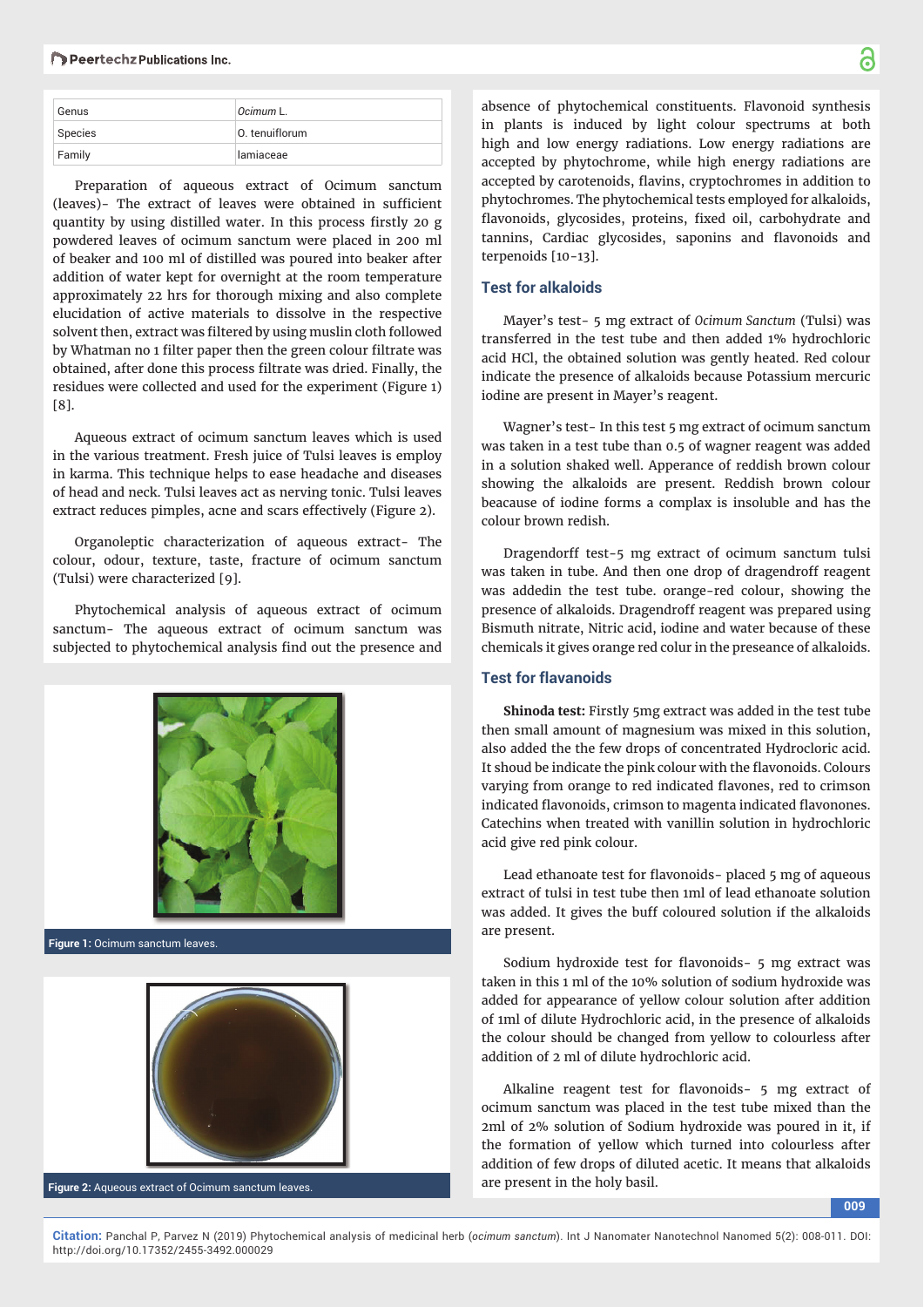Ferric chloride test- Ferric chloride test was performed for checking the presence of flavonoids in the aqueous extract of ocimum sanctum. Firstly 5 mg extract was mixed with 1ml of distilled water than 0.5ml of dilute ammonia solution was added into it. After addition of dilute ammonia few drops of concentrated Sulfuric acid was mixed later. Formation of yellowish with flavonoids.

## **Test for glycoside**

Liebermann's test- Liebermann' test for the analysis of glycoside are present or not in aqueous extract of ocimum sanctum in this test 5 mg extract of ocimum sanctum was mixed properly with 2ml of chloroform and then 2ml of acetic acid were mixed in the. Solution than it was cooled in ice. After cooling 1 ml of concentrated Sulfuric acid was added. The colour will be change from violet to green with the presence of alkaloids in the extract.

Salkowski's test- for the analysis of glycoside 2ml of chloroform were with 1ml of extract. Then 2ml of concentrated Sulfuric acid were added and shaken gently. A reddish brown colour indicated the presence of glycoside.

Keller-kilani test for cardiac glycosides- for the confirmation of the glycoside in the extract 5 mg extract was taken in the test tubes than the 1 ml of glacial acetic acid was added. Few drop of 2% solution of ferric chloride were mixed into it. Then 1 ml of concentrated Sulfuric acid were into the mixture. A brown colour ring at the edge will be formed in the presence cardiac glycosides

#### **Test for tannins**

Ferric chloride test- 5 mg aqueous extract of ocimum sanctum was mixed with 0.5 ml of ferric chloride solution. Formation of blackish precipitate in the presence of tannin.

Gelatine test- gelatine test was performed for checking the presence of tannin in the extract. In this test 5 mg extract was mixed with gelatine and 1ml of water was added into the solution. White precipitate should be produced.

Lead acetate- lead acetate test was performed to estimate the presence of tannin in which 5 mg of test samples was taken in test tubes. Few drops of basic lead acetate was added in the sample solution, if brown bulky precipitate will be found it means tannin are present in test sample.

### **Test for saponins**

Foam test was performed for identification of saponin in the aqueous extract in which 1ml extract was dissolved into the 5ml of distilled water. After addition of distilled water it was shaken for proper mixing till foam was observed. Few foam was added with 2 drops of olive oil and it was shaken vigorously. It should be produced emulsion with the saponins.

## **Test for oil**

Stain test- few quantity of aqueous extract was spread onto the filter paper formation of oil on the filter paper will indicate the presence of oil in aqueous.

Saponification test- Few drops of alcoholic potassium hydroxide and 0.5 ml of extract were taken into test tube and mixed well. 1-4 drops of phenolphthalein were added into the mix solution. It was heated on water bath hours for 1 hour. Formation of partial neutralization of alkali which indicates the presence of oils and fats.

#### **Test for carbohydrates**

Benedict's test-Benedict's reagent was taken for the analysis of carbohydrate. the 5 mg extract was mixed with few drops of benedict's reagent, than allowed to boiled, the reddish brown precipitate are found with the presence of the carbohydrates (absent).

Molisch's test- initially 5 mg extract was taken in test tube than the 1 ml of Molisch's reagent was added into it. Mixture was shaken properly. After that, 2ml of concentrated Sulfuric acid was poured carefully along the side of the test tube. Appearance of a violet ring at the interface indicated the presence of carbohydrate.

#### **Test for steroids**

5 mg extract of ocimum sanctum was mixed with 1 ml of chloroform then few drops of concentrated Sulfuric acid and acetic acid were added into it. The greenish colour was indicate the presence of steroids.

Salkowski's test- 3 drops of concentrated sulphuric acid was added into the 5 mg extract. The formation of red colour indicates the presence of steroids.

#### **Test for proteins**

Biuret's test- 5 mg extract was added with the few drops of biuret's reagent. The obtained mixture was shaken well and allowed to warm for 1-5 min. Appearance of red or violet colour indicated presence of proteins

Million's test- 5 mg extract was mixed with 2ml of Mallon's reagent. The solution was heated for 5 min red colour precipitated turns into red colour which confirmed the presence of protein

Ninhydrin test- aqueous extract of tulsi was mixed with 2 ml of 0.2% solution of Ninhydrin and boiled for 2 min on water bath, if violet colour appeared with the presence of amino acids and proteins in the aqueous extract.

## **Result and Discussion**

Phytochemical studies Qualitative phytochemical investigation discovered presence of alkaloids compounds [Appearance of red colour]; flavonoids and tannins [The pink colour shows the presence of flavonoids and blackish precipitate indicated the presence of tannins] and absence of flavonoids [Not observed pink coloration] in all mentioned extracts of plant. Salkowski's test- [formation of brownishred colour] showed positive result for aqueous extract. It showed negative result in case of protein, saponin, oil, steroids. The presence of these phytochemical components may be responsible for the observed antibacterial activity of the plant leaf extract. Flavonoid has also been reported to have greater

**010**